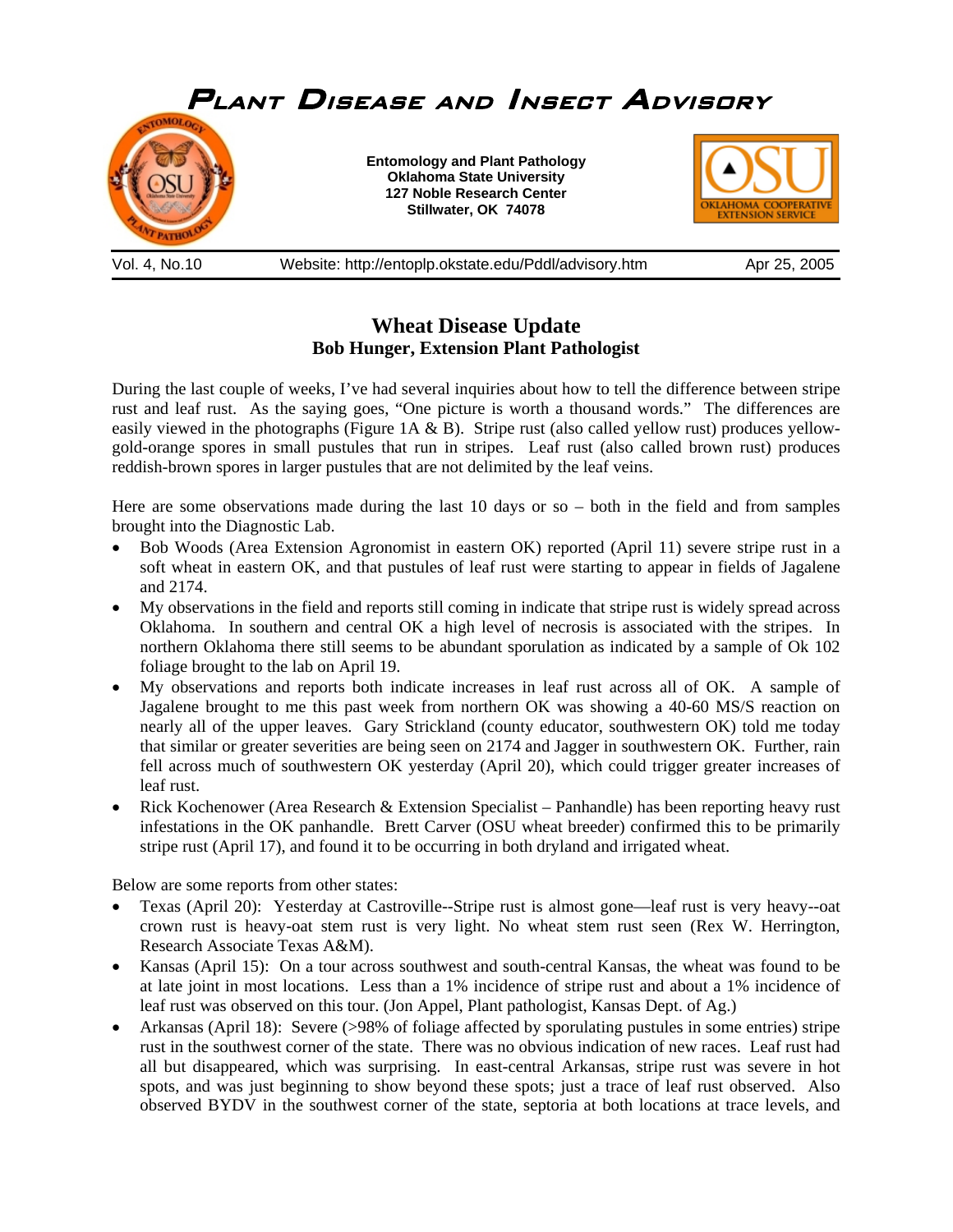powdery mildew half-way up the canopy in the southwest (Gene Milus, Professor/wheat pathologist, U. of A.).

- Louisiana (approx. April 20): Wheat leaf rust and oat crown rust continue to spread. Numerous oat variety trial entries have reached 100% crown rust. Light infestations of Hessian fly were identified at Baton Rouge and Winnsboro, LA over the past weekend. (Stephen Harrison, Professor/small grains breeder, L.S.U.).
- Pacific Northwest (April 21): Stripe rust is developing rapidly in the Pacific Northwest. This year, stripe rust started showing up much earlier than last year and also earlier than normal because of the warmer weather during the winter. (Xianming Chen, Research Scientist, USDA-ARS, Pullman, WA).



Fig 1A. Wheat leaf showing both leaf rust (LR) and stripe rust (SR). Photo courtesy Stephen Harrison, Professor/small grains breeder, Louisiana State University.